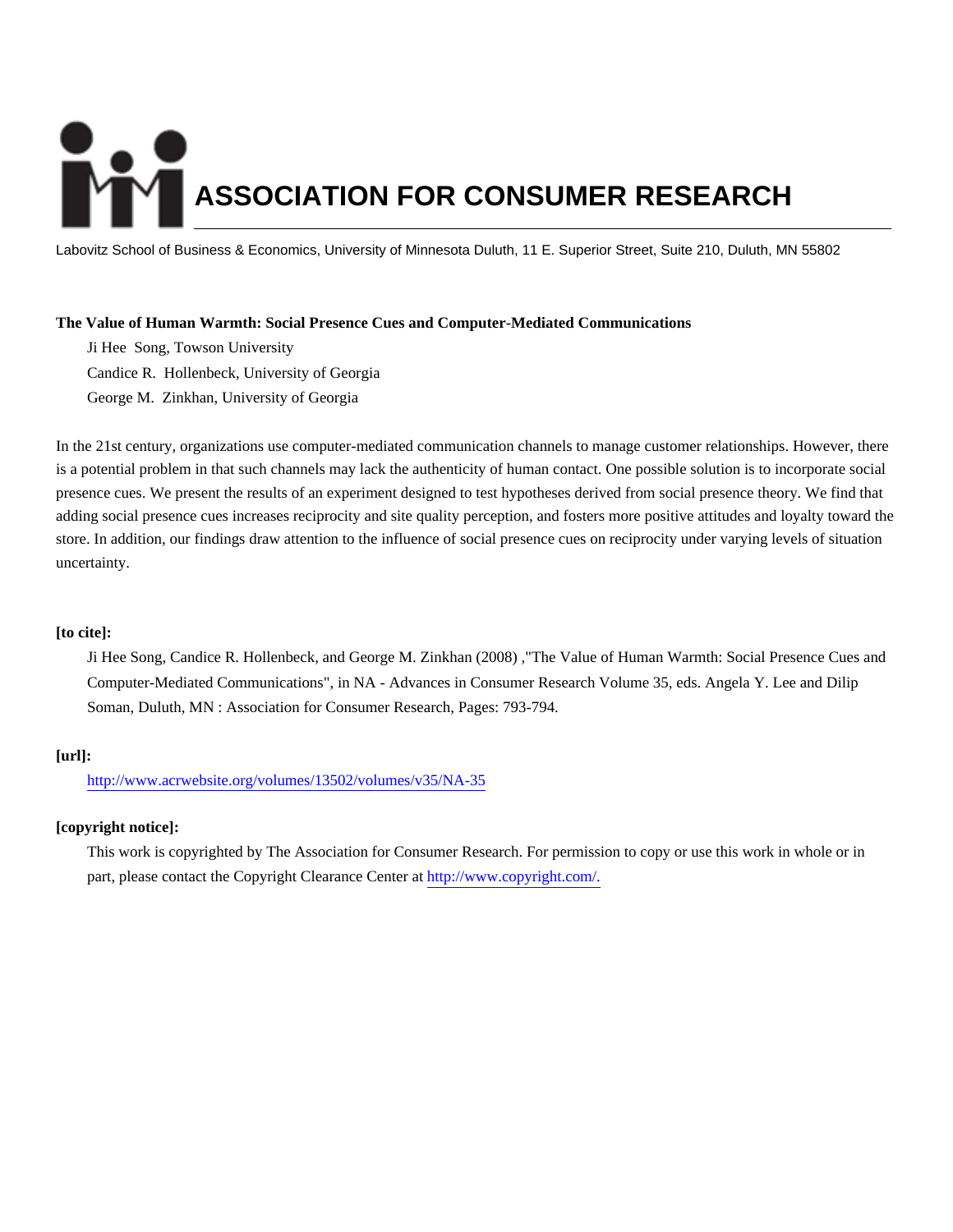# **The Value of Human Warmth: Social Presence Cues and Computer-Mediated Communications**

Ji Hee Song,University of Seoul, South Korea Candice R. Hollenbeck, University of Georgia, USA George M. Zinkhan, University of Georgia, USA

#### **EXTENDED ABSTRACT**

Organizations communicate with customers through various media. Historically, communications occurred through mass mediated messages (e.g., television, newspapers) or face-to-face communication. During the last decade, emerging technologies have enabled firms to communicate with customers using individualized methods (Hoffman and Novak 1996). An important difference between traditional face-to-face communication and computermediated communication is that the former encompasses more psychological connections. In face-to-face interviewing, people communicate via multiple cues (e.g., eye contact, gesture, facial expression). At the same time, computer-mediated communications exhibit little emotional or social appeals.

One way to overcome the lack of human warmth in computermediated communication is by increasing the social presence of each party. Social presence is defined as the salience of another person in a mediated environment (Short et al. 1976). For instance, the presence of an avatar or the presence of socially rich descriptions or pictures of products in decision making (e.g., purchasing a product from an e-store) have a positive impact on purchase intention (Gefen and Straub 2004; Holzwarth et al. 2006). Relatively little research examines the impact of social presence cues in virtual communication settings (e.g., firms communicating with their customers via emails or instant messaging). According to social presence theory, when customers communicate with a firm through a computer-mediated communication channel, they receive different cues for interpretation (Short et al. 1976). To the extent that a computer-mediated channel sends signals that create a sense of face-to-face communication, customers will consider the virtual communication experience more communicative and friendly.

This leads to a question regarding consumers' perceptions of social presence cues. During computer-mediated communications, as the level of social presence cues increases, is communication effectiveness enhanced from the consumer's perspective? Social presence theory predicts that the optimal level of social presence depends on how much the situation requires social presence. In other words, the appropriateness and need for social presence differs across the types of situations/inquiries. For instance, imagine that a consumer is sending an instant message complaining about his billing error. The firm's response might not be personalized or prompt for many reasons including: 1) all available representatives are taking care of other customers, 2) the corresponding representative is not knowledgeable to resolve the issue and s/he needs to transfer the case to other reps, and 3) it takes a long time to retrieve the consumer's billing information and history. Under these situations, including more psychological connections and human warmth to the exchange will help the communication become more reciprocal and interactive regardless if the major concern is not yet resolved. On the other hand, if the firm sends a prompt response message that is personalized and associated with the former message (e.g., resolving billing error), adding social presence cues to this message will not make a significant difference in the communication outcome.

Therefore, the objectives of this paper are twofold: (1) to explore the influence of social presence cues and (2) to test the moderating role of situation in computer-mediated communications. Social presence theory is applied as a theoretical background to address the two objectives. In particular, this study focuses on a situation where consumers communicate with an e-store through an Internet chatting function.

The hypotheses are tested using a full factorial design. The experiment was a 2 (with vs. without social presence cues)  $X2$  (nonpersonalized vs. personalized message) between-subject factorial design. 120 participants were recruited from undergraduate and graduate business courses from an AACSB-accredited University. Participants were assigned to a scenario where they received a wrong product from an e-store. Participants engaged in live online chatting with a store representative to resolve the problem. After participants completed the chatting session, we collected dependent measures including: reciprocity perceptions, attitude, satisfaction, and repurchase intention.

We found three interesting results. First, the inclusion of social presence cues in computer-mediated communication enhances consumers' perceptions of reciprocity and site quality, and strengthens consumer loyalty and favorability toward the site. Second, reciprocity perception mediates the influence of social presence in terms of loyalty, attitude, and perceptions of site quality. Third, the influence of social presence cues on reciprocity perception depends on the degree of social presence required for a given situation.

One important feature that differentiates the Internet from traditional media is the potential for immediate interactions between customers and firms. Here, we find that increasing the level of social presence cues can be an effective measure for stimulating interactive and effective communications.

Here, we apply social presence theory in the context of computer-mediated communication. Previous studies have explored the influence of social presence cues on trust (Gefen and Straub 2003; Gefen and Straub 2004), system/media acceptance (Karahanna and Straub 1999), and patronage behaviors (Hassanein and Head 2005) in commercial web sites. However, the application of these findings to consumer behavior is somewhat limited. Our results provide support for social presence theory, indicating the usefulness of the theory for consumer behavior applications in the area of new media.

New media offer important opportunities for organizations to establish interactive communications with their customers. A first step toward stimulating such virtual relationships is to understand consumers' perceptions. This research provides preliminary understanding of how consumers perceive computer-mediated interactions and highlights the important role of social presence cues.

#### **References**

- Bolton, Ruth N., Dhruv Grewal, and Michael Levy (2007), "Six Strategies for Competing Through Service: An Agenda for Future Research," *Journal of Retailing*, 83 (1), 1-4.
- Coyle, James R. and Esther Thorson (2001) "The Effects of Progressive levels of Interactivity and Vividness in Web Marketing Sites." *Journal of Advertising,* 30 (3), 65-77.